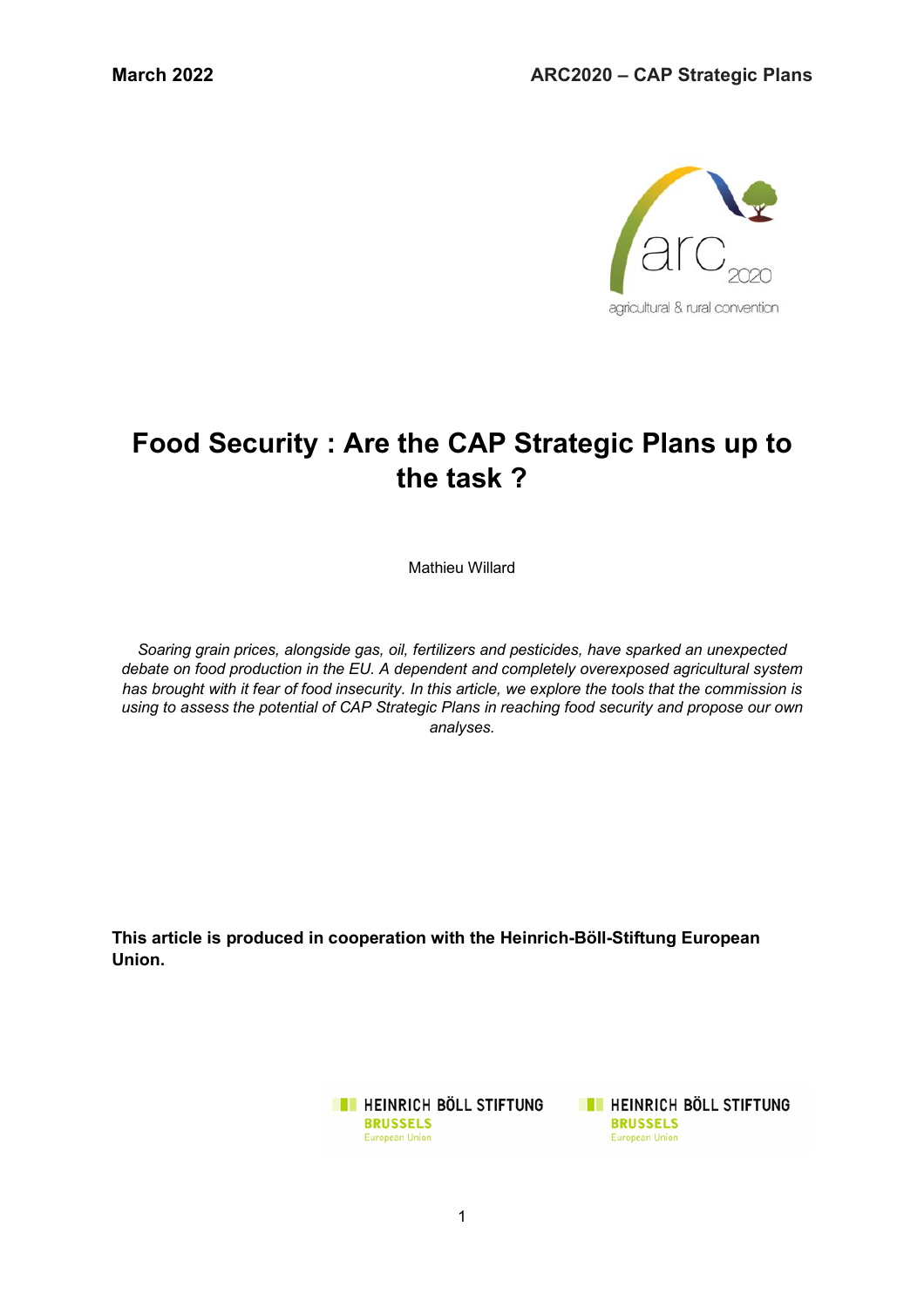| On developing livestock breeding on permanent grassland and reaching feed autonomy  8 |  |
|---------------------------------------------------------------------------------------|--|
| On measures for biodiversity and transversal measure for biodiversity and climate     |  |
|                                                                                       |  |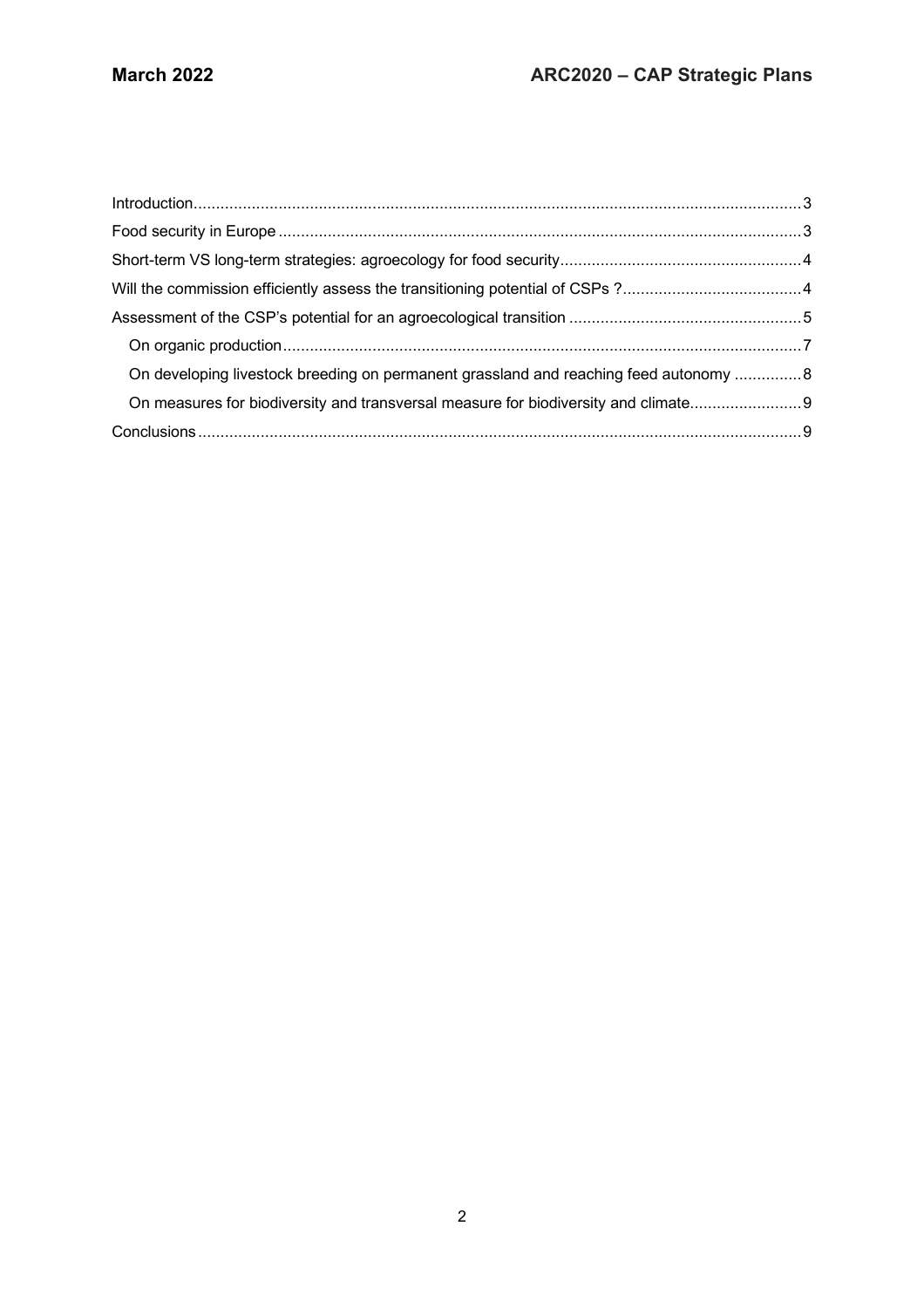## **Introduction**

On the premise of food insecurity, agri-lobbies, notably COPA & COGECA, have been pushing for extraordinary measures aimed at enhancing production of protein crops on fallow land and Ecological Focus Areas (EFAs). They have been calling for activating temporary market support from the crisis reserve funds (CMO) and a relaxation of agreed rules, like the conditionalities for direct payments (GAECs), which were already deviating from the objectives set in the Farm to Fork strategy.

This call was supported by a majority of AGRI Committee rapporteurs, represented in an open letter to Commissioner Wojciechowski by Norbert Lins, Chair of the Committee, who urges the Commission to "review the EU's approach to food security, in order to reduce our dependence on imports and increase domestic production". Monday 21st March saw Ministers also proposing to temporarily allow Member States, via implementing acts, to derogate from certain greening obligations in 2022 in order to enlarge the EU's production capacity, while maintaining the full level of the greening payment.

The Commission has answered these demands. In a leaked communication on food security that will be published on March 23<sup>rd</sup>, it synthetizes and presents the pack of measures that will be implemented to answer the Ukraine crisis. Those include the proposition to make available E500 million in emergency aid from the crisis reserve to support farmers most affected (totalling up to E1,5 billion in emergency aid when including Member States top-ups) ; to allow Member States to derogate from certain greening obligations in 2022 in order to bring additional agricultural land into production ; to allow for increased levels of advances of direct payments later this year ; to encourage the use of the new CAP strategic plans to prioritise investments that reduce the dependency on gas, fuel and inputs (e.g. investments into sustainable biogas production, investments into precision farming, Support for carbon farming).

The European Parliament will also vote on a motion for resolution on food security, calling the Commission to review targets and timetable of the Farm to Fork and Biodiversity strategies in order to maximise production potential and calling to suspend advances on new legislative initiatives such as the revision of the Sustainable Use of Pesticides Directive.

All those demands and measures are being justified by the necessity for food security. But is the geopolitical situation in Ukraine, as it unfolds, really endangering food security in Europe? And what should the Commission do in order to ensure long-term food security?

## **Food security in Europe**

l

The EU is a net export or cereals with a self-sufficiency of 112%<sup>1</sup>, 61% of EU cereals used for animal feed and only 23% directly reserved to food for humans<sup>2</sup>. The question, as it appears, is not really of food security but of the livestock industry's continued interests, and their ability to maintain their competitive spot on the market.

A context that would create food insecurity is one of food shortages. But in the short term, as explained in a previous article, the unfolding crisis is one of prices, economic accessibility and unequal distribution. And even if the current situation in Ukraine unfolds in a way that would make it impossible to sow maize and sunflowers by mid-April and to harvest wheat in June/July, to compensate this loss by harvesting land for biodiversity would have limited impact. In a blog note, The Institute for Sustainable Development and International Relations (IDDRI) have explained that available areas are limited (less than 6Mha out of 100Mha of arable land), characterised by low yields and that increasing our production would also mean "using more mineral nitrogen, which is now massively imported from third countries (including

<sup>1</sup> https://www.arc2020.eu/more-food-less-feed-agriculture-and-the-war-on-ukraine/

<sup>2</sup> https://ec.europa.eu/info/sites/default/files/food-farming-fisheries/farming/documents/short-term-outlookstatistical-annex\_en.pdf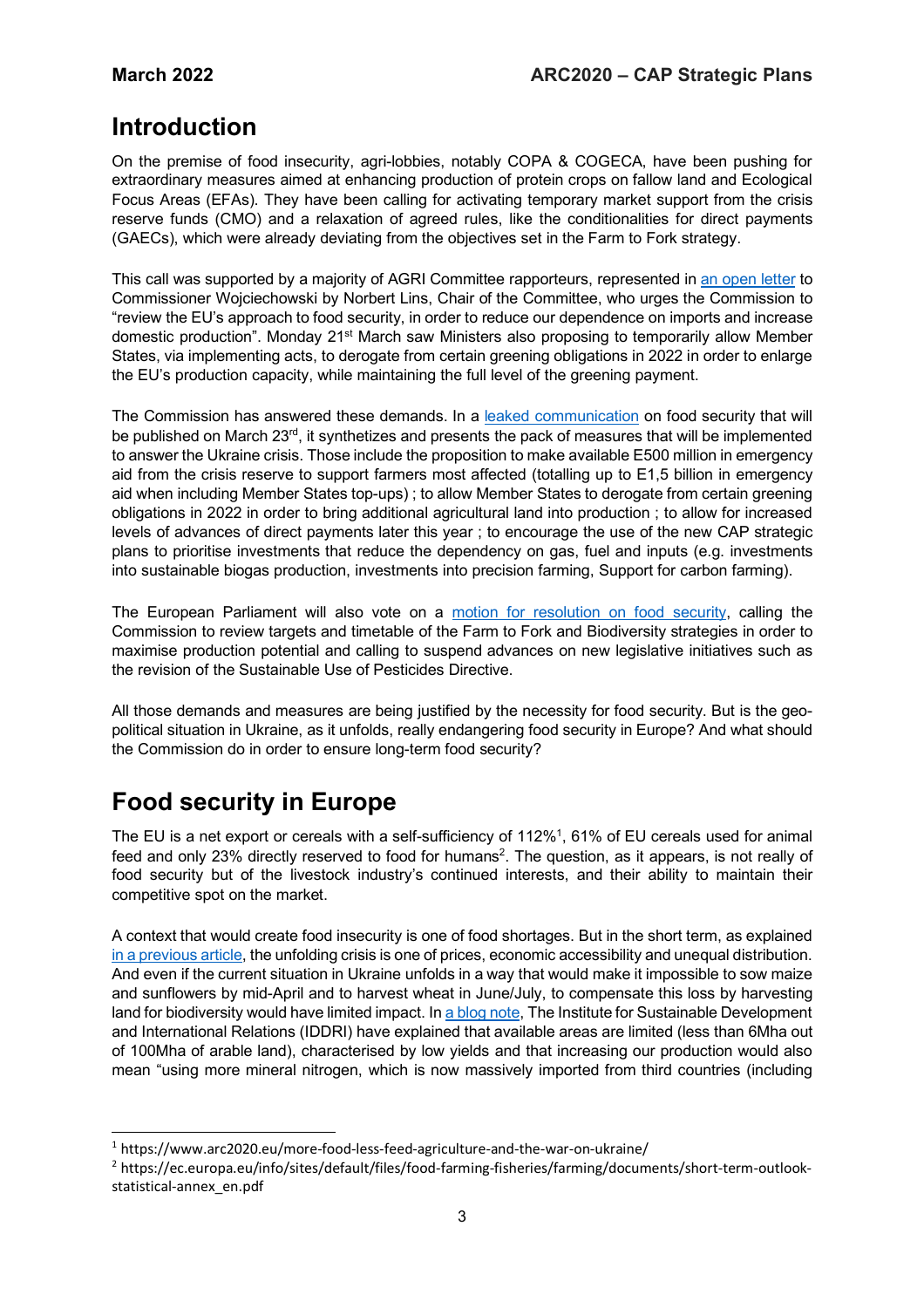Russia, Ukraine and Belarus, which account for nearly 20% of total nitrogen fertiliser exports) or produced in Europe with gas, the price of which is soaring."

## **Short-term VS long-term strategies: agroecology for food security**

In the short-term, there is a need for measures to stabilise prices and ensure food security in countries that really are at risk of shortages, such as Northern African and Middle Eastern countries, while also not jeopardising medium and long-term food security and social justice in rural areas. Those measures include the release of strategic stocks to the World-Food-Program, abolishing the use of biofuels, introducing measures to decrease food waste, working on minimum and maximum prices, reduce our meat consumption and more. But solutions that intend to modify environmental objectives in the CAP are not appropriate. The CAP is programmed for medium and long-term strategies and needs to frame trajectories for long-term food security.

In the long-term, taking even more land from nature, exacerbating our already immense impact on habitat fragmentation and biodiversity loss, destroying what is left of the ecological surroundings, in order to increase our crop production capacity is a dead end. As shown in the recently published and once again overlooked IPCC report, food security is threatened, not by a lack of animal feed, but by "the transformation of terrestrial and ocean/coastal ecosystems and loss of biodiversity, exacerbated by pollution, habitat fragmentation and land-use changes". The scientific community is addressing a clear message to our political leaders, explaining that "public policies for transitions to resilient water and food systems enhance effectiveness and feasibility in ecosystem provisioning services, livelihoods, water and food security".

Therefore, it is in our sense essential to do the exact opposite of what is asked by the agri-lobby and start transforming our agrarian systems into resilient, diversified, agroecological systems. And the Commission seems to agree as it included in its leaked communication for food security the need to support agroecological practices to ensure lasting food security. The agroecological transition scenario has been studied by many researchers and recently modelized by the Ten Years For Agroecology (TYFA) research team. In their work they show that a generalisation of agroecological practices can help build food security in Europe, while helping us reaching many of the objectives stated in the Farm to Fork and Biodiversity strategies, by knowingly reducing the calories produced by 35% with compared year 2010 but still maintaining export capacities. The agroecological transition requires, inter alia

- the phasing out of plant protein imports
- the phasing out of pesticides and synthetic fertilizers
- the redeployment of extensive grasslands
- the redeployment of landscape infrastructures to enhance biodiversity

Lessons must be learned from how exposed out agri-food system is, with its reliance of fertilizers, feeds and, in the final analysis, fossil fuels. The CAP is the perfect instrument to induce those medium and long-term changes, but has failed to do so until now.

## **Will the commission efficiently assess the transitioning potential of CSPs ?**

With all plans now submitted, the ball is now in the Commission's hands. Next step is the publication of the observation letters, expected by the end of March for the Member States who submitted on time. The Commission's overview discussed on 21<sup>st</sup> March in the exchange of views with the Member States clearly demonstrates that a legal compliance check with the regulation cannot meet the needs and expectations of this reform, nor of the objectives of the European Green Deal. The lack of ex ante evaluations accompanying most of the submitted plans, and the poor considerations given from the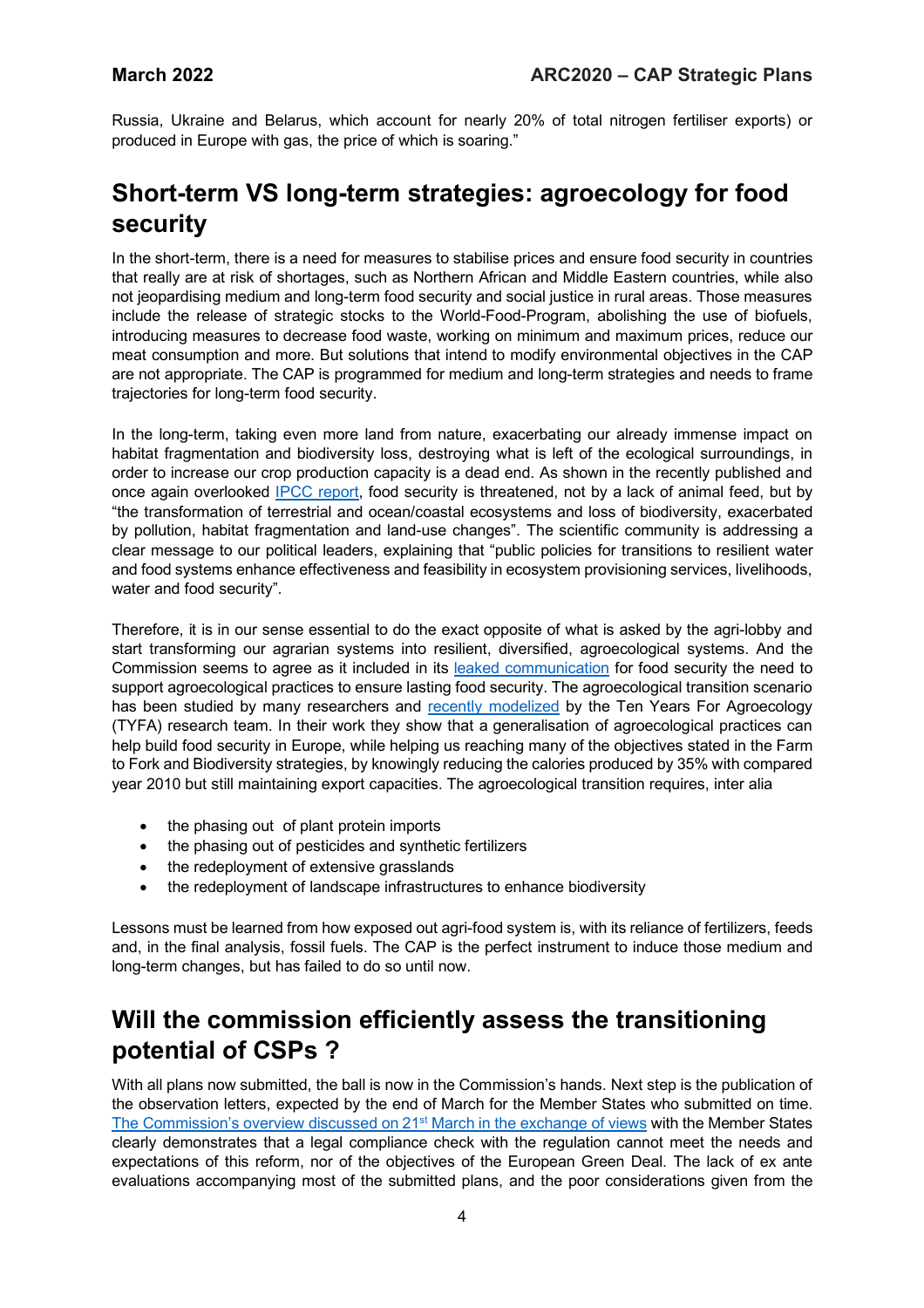Commission during the appraisal and approval phases, clearly demonstrate a shift: there has been a move from a politically charged 'strategic, evidence-based approach' to one suitable to maintain statusquo minimal adaptations or in some cases, clear regressions (see buffer strips, rotations, capping, coupled support).

In order for the Commission's feedback to be effective, it must be thorough in its analyses, looking at the trade-offs of each policy decision with the status quo, and the tensions and synergies between measures. It also makes sense to analyse budget allocations and to compare Member State performance and ambitions, in order to inspire fairer and greener CSPs across Europe. But the recently released assessment of the CSPs by the commission, the goal of which was to feed the debates happening during the SCA meeting of March 14<sup>th</sup> and AgriFish Council meeting of March 21<sup>st</sup>, already shows the unwillingness of the Commission to produce useful and targeted analyses, which could show changes needed in the CSPs.

The assessment is more a descriptive exercise than a critical assessment. A core issue is that it is broad rather than specific – individual Member States aren't named; overall numbers (clusters) of Member States and their proposals are instead given. The medium chosen is therefore more than questionable as it consists in a simple list of facts and statistics with no elaboration on inner workings of the measures. Nevertheless, this list allows us to potential serious shortcomings and failures. GAEC 2, which involves laying down the minimum standards for preserving wetlands and peatlands, sees 14 countries asking for a derogation. In other words an exemption for the rule altogether. Considering the fact that this is a brand new GAEC, one that was, from initial proposal in 2018, weakened for years before finally being agreed, it is obviously extremely disappointing that over half the Member States want an exemption from it. But which member states? And why? The document does not give this kind of concrete information that could fuel analyses for long-term trajectories towards economic and environmental sustainability.

It is interesting to note that those derogations on basic biodiversity and climate measures were asked for way before the Ukraine crisis came into the equation. Across Europe, Member States have shown very low environmental ambitions in their CSPs and the Commission, now showing hesitations on the Farm to Fork objectives, will have a hard time convincing them to upgrade their ambitions while doing the exact opposite in response to the Ukraine crisis.

That list of statistics and facts gives the illusion of actions being taken on every front by many Member States but eludes the details that determine the efficiency of the measures. It is essential that the commission publishes documents that show deep analyses of the Plans with comparisons and synergies between countries, in accordance with Green Deal objectives and asks the Member States, through the observation letters, to adapt their plans accordingly. The high subsidiarity of this CAP programming doesn't mean that we shouldn't strive for harmonisation by comparing specific country performance in order to elevate the ambitions where needed.

## **Assessment of the CSP's potential for an agroecological transition**

If we want to assess the transition potential of CSPs towards agroecological systems, in order to ensure food security in the long run, we have to look at the four needs for agroecology laid above, select measures that are impacting those needs and check if, among CSPs, those measures are sufficiently funded and coherent. For the exercise, we can select four measures, four issues presented in the commission's assessment, all related to the four needs for agroecological transition, and check how different CSPs compare on those measure. That way, we can show what kind of analyses is needed for the observation letters.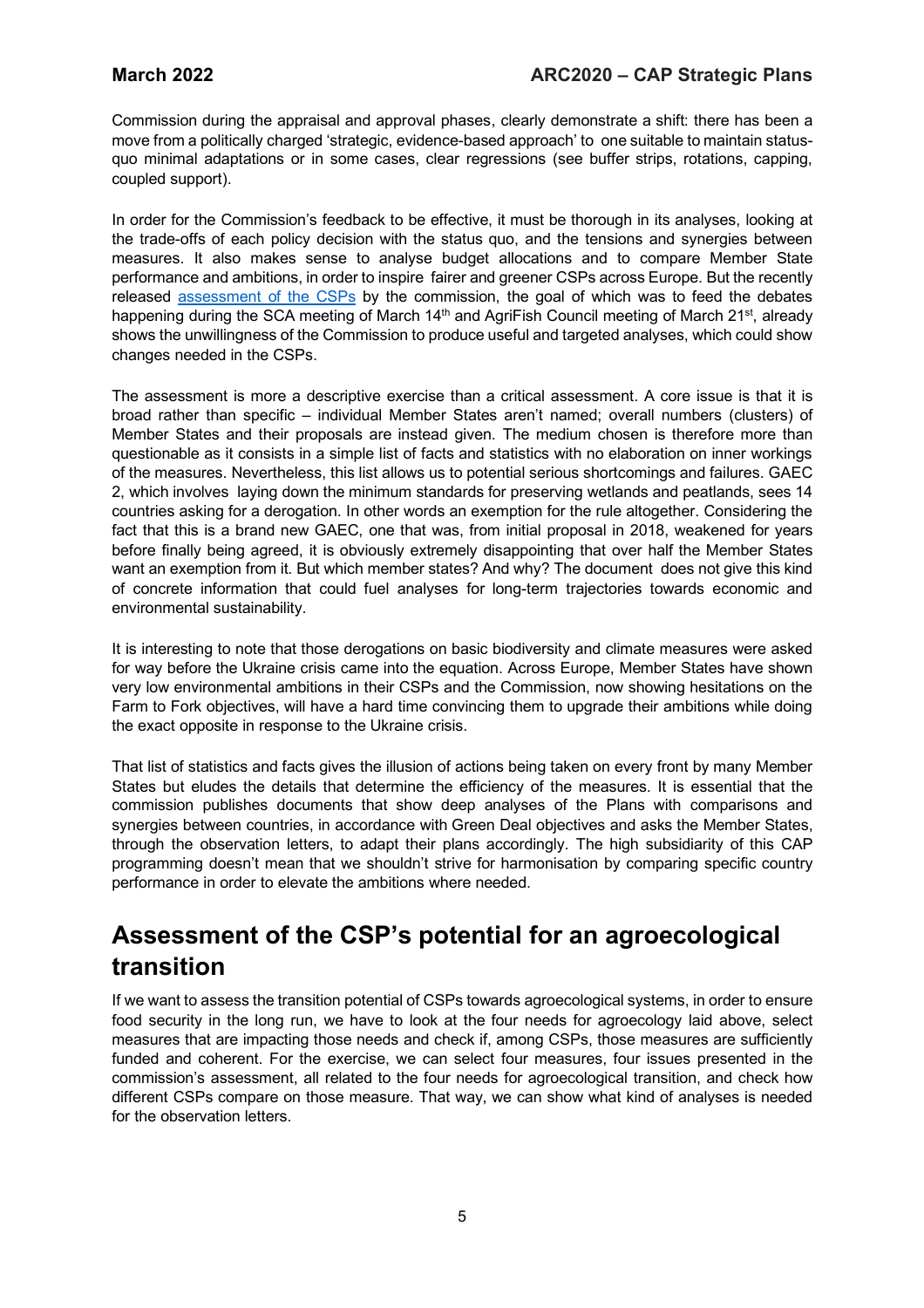| <b>Needs</b>                                                                                                | <b>Measures</b>                                                                                                                        | <b>Commission's Assessment</b>                                                                                                                                                                                                                                                                                                                         | <b>Questions induced</b>                                                                                                                                                                                                                                                                                                                                                                                                                                                                            |
|-------------------------------------------------------------------------------------------------------------|----------------------------------------------------------------------------------------------------------------------------------------|--------------------------------------------------------------------------------------------------------------------------------------------------------------------------------------------------------------------------------------------------------------------------------------------------------------------------------------------------------|-----------------------------------------------------------------------------------------------------------------------------------------------------------------------------------------------------------------------------------------------------------------------------------------------------------------------------------------------------------------------------------------------------------------------------------------------------------------------------------------------------|
| phasing out of<br>pesticides and<br>synthetic<br>fertilizers                                                | <b>Funding Organic</b><br>Production                                                                                                   | « Almost all Member States express a<br>growth ambition to a higher or lesser<br>extent for organic farming, both in<br>terms of increasing area farmed<br>organically and in terms of area<br>supported by the CAP »                                                                                                                                  | Are the Member States with the lowest area<br>$\bullet$<br>farmed organically investing enough to grow<br>significantly?<br>Are the specific measures attractive enough<br>$\bullet$<br>to induce farmers into transitioning?<br>How will the measures likely impact the<br>$\bullet$<br>achievement of member state and overall<br>EU targets for organic farming?                                                                                                                                 |
| phasing out of<br>plant protein<br>imports                                                                  | <b>Coupled Support</b><br>for livestock                                                                                                | « Support is targeted on livestock (beef<br>& veal, sheep meat and goatmeat, milk<br>and milk products) with a budget share<br>of approximately 70% of the overall<br>budget CIS allocations in the Member<br>States ; Limitations on stock density in<br>the livestock sector are proposed at<br>least in 2 Member States. »                          | Which Member States do not put limitations<br>$\bullet$<br>or conditions for accessing coupled aid for<br>livestock?<br>What share of Pillar I is allocated to those<br>$\bullet$<br>subsidies ?<br>How do those subsidies compare to other<br>$\bullet$<br>measures intended to increase attraction for<br>production on permanent grassland with low<br>stock density?                                                                                                                            |
| redeployment<br>of extensive<br>grasslands<br>redeployment<br>of landscape<br>infrastructures<br>to enhance | Eco-schemes<br>funding the<br>development of<br>permanent<br>grassland<br>Eco-schemes<br>funding<br>biodiversity<br>inducing practices | « The Eco-scheme practices proposed<br>include inter alia soil conservation,<br>preserving landscape features and non<br>- productive areas, carbon farming,<br>integrated pest management (IPM)<br>and pesticides management,<br>permanent pastures - extensification<br>and maintenance, biodiversity, animal<br>welfare, and nutrient management. » | What share of the budget is allocated to<br>$\bullet$<br>those practices?<br>Are the conditions of access to those Eco-<br>$\bullet$<br>schemes ambitious enough ? Do they<br>clearly improve the minimum required by<br>GAECs?<br>How are these practices distributed among<br>$\bullet$<br><b>Member States?</b>                                                                                                                                                                                  |
| biodiversity                                                                                                | <b>Transversal</b><br>measures for<br>biodiversity and<br>climate                                                                      | « The minimum ring-fencing<br>requirement for environment and<br>climate is planned in all submitted<br>plans but one, with 10 MS planning<br>around 50% of the EAFRD allocation<br>for green interventions and one MS<br>planning a share of 81% »                                                                                                    | In the calculation established by article 93 of<br>$\bullet$<br>regulation 2021/2115, the share of budget<br>under pillar II allocated to environmental and<br>climate objectives can include investments<br>in agri-envrionment-climate measures<br>(AECMs), measures for areas with specific<br>constraints and disadvantages, but also<br>investments broadly related to objectives<br>such as promoting sustainable energies. Is<br>the budget fairly distributed between those<br>objectives ? |

Table 1 : Commission's assessment compared to the needs for an agroecological transition

In order to answer those questions, we will look at four countries (France, Germany, Spain and Italy) and target some recommendations that should be integrated in the observation letters. The table below shows the measures (Organic Funding; Eco-schemes funding the development of permanent grassland; Coupled support for livestock; Eco-schemes funding biodiversity inducing practices; Budget dedicated to AECMs) and budgets found in those four countries' CSPs. In order to assess the potential of the Eco-schemes proposed (i.e. if they are deemed likely to deliver on promises and ambitious enough compared to GAEC standards), we've followed the classification made by WWF, EEB and Birdlife International in their assessment of Eco-scheme's quality with good or promising Eco-schemes in green and poor, with requirements that would sometimes fit better in CAP conditionality, in red. Neutral are in yellow.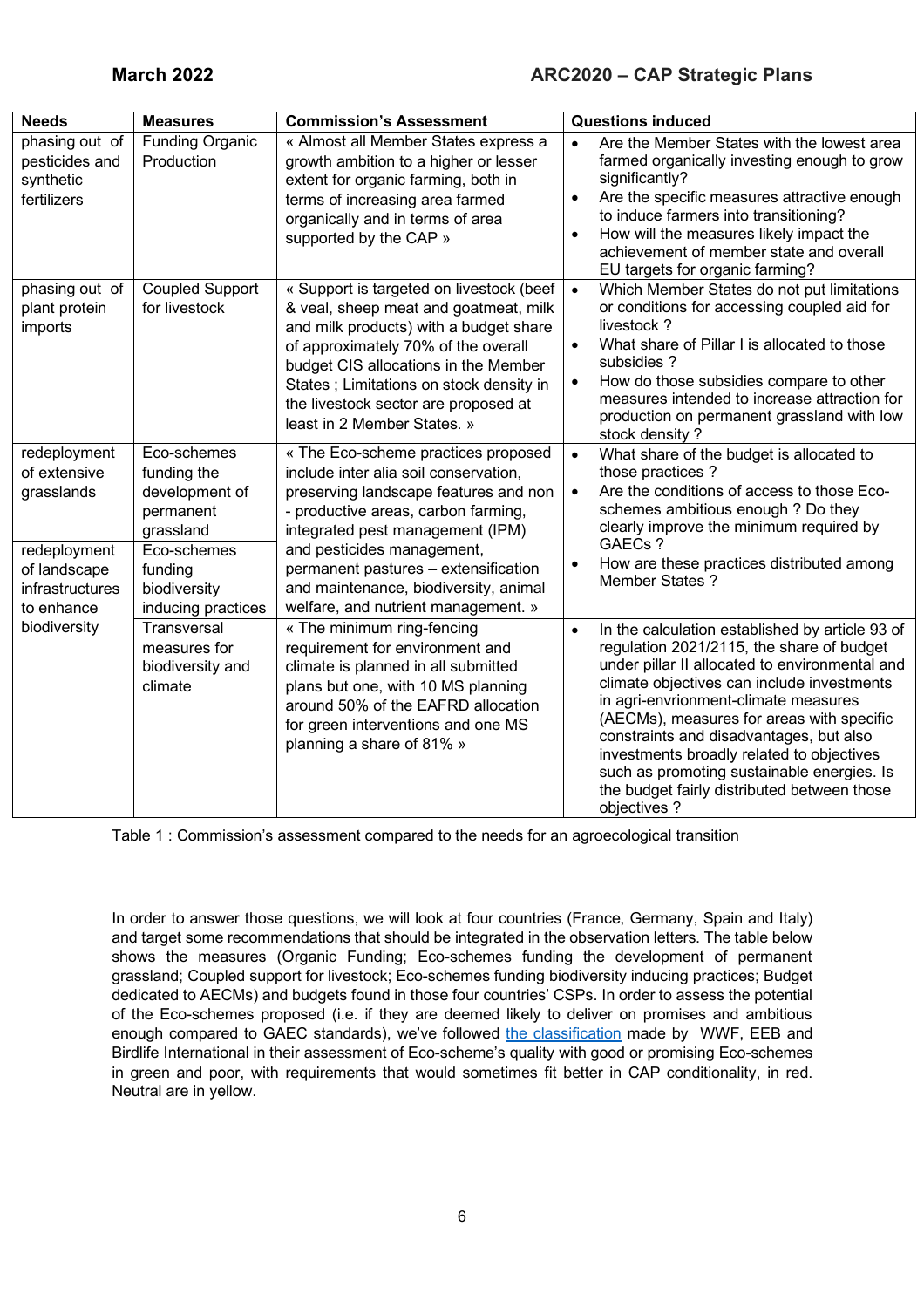|               | <b>Funding Organic</b>                                                                                                                                                                                                                                          | <b>Eco-schemes funding the</b>                                                                                                                                                                                                                                                                                      | <b>Eco-schemes funding</b>                                                                                                                                                                                                                                                                                                                                                                                                               | <b>Transversal</b>                                                                            |
|---------------|-----------------------------------------------------------------------------------------------------------------------------------------------------------------------------------------------------------------------------------------------------------------|---------------------------------------------------------------------------------------------------------------------------------------------------------------------------------------------------------------------------------------------------------------------------------------------------------------------|------------------------------------------------------------------------------------------------------------------------------------------------------------------------------------------------------------------------------------------------------------------------------------------------------------------------------------------------------------------------------------------------------------------------------------------|-----------------------------------------------------------------------------------------------|
|               | <b>Production</b>                                                                                                                                                                                                                                               | development of permanent<br>grassland                                                                                                                                                                                                                                                                               | biodiversity inducing practices                                                                                                                                                                                                                                                                                                                                                                                                          | measures for<br>biodiversity and<br>climate: AECM                                             |
|               |                                                                                                                                                                                                                                                                 | <b>Coupled Support for livestock</b>                                                                                                                                                                                                                                                                                |                                                                                                                                                                                                                                                                                                                                                                                                                                          | <b>Budget in Pillar II</b>                                                                    |
| <b>France</b> | Pillar I: Certification Eco-<br>scheme (distribution of<br>budget not specified)<br>Pillar II: 9,8% of P2<br>Agricultural Area under<br>organic production : 7,7% <sup>3</sup>                                                                                  | Eco-scheme 1 : agroecological<br>management of agricultural areas -<br>maintaining 80 to 90% of permanent<br>grassland without tilling (distribution of<br>budget not specified)<br><b>Coupled Support Cattle: limited to</b><br>120 heads and 1,4 x feed area<br>(Coupled Support Total budget is 15%<br>of $P1$ ) | Eco-scheme 3 : biodiversity and<br>agricultural landscape<br>Eco-scheme 4 : sustainable<br>hedges<br>(distribution of budget not specified)                                                                                                                                                                                                                                                                                              | With Organic:<br>19,6%<br><b>Without Organic</b><br>: 9,8%<br><b>Transfer PI-PII:</b><br>7,5% |
| Germany       | Pillar I: Eco-scheme:<br>Management of arable or<br>permanent crop areas of<br>the holding without the use<br>of synthetic chemical<br>pesticides (14% of Eco-<br>scheme budget)<br>Pillar II: 21% of P2<br>Agricultural Area under<br>organic production: 9,7% | Eco-scheme 4 : extensification of all<br>permanent grassland (20,5% of Eco-<br>scheme budget)<br><b>Coupled Support Cattle: on</b><br>permanent grassland, no limit in<br>density, unclear rules. (1% of P1)                                                                                                        | Eco-scheme 1 : Provision of land<br>for biodiversity enhancement and<br>habitat conservation (32,5% of Eco-<br>scheme budget)<br>Eco-scheme 3 : Maintaining<br>agroforestry management on arable<br>land and permanent grassland<br>(0,75% of Eco-scheme budget)<br>Eco-scheme 5 : Result-oriented<br>extensive management of<br>permanent grassland with evidence<br>of at least four regional species<br>(15,25% of Eco-scheme budget) | With Organic:<br>26%<br><b>Without Organic</b><br>$:5\%$<br><b>Transfer PI-PII:</b><br>10-15% |
| Spain         | Pillar II: 9% of P2<br>Agricultural Area under<br>organic production: 9,7%                                                                                                                                                                                      | Eco-scheme 1,2 : practice 1 :<br>Extensive herding (part of 18,2% of<br>Eco-scheme budget)<br><b>Coupled Support Cattle:</b><br>- suckling cow : registered as extensive<br>cattle farm (no other limit). (3,8% of P1)<br>- milking cow: maximum of 725 heads<br>with degressivity. (2,5% of P1)                    | Eco-scheme 1,2 : practice 2 :<br>biodiversity spaces in wetlands (part<br>of 18,2% of Eco-scheme budget)<br>Eco-scheme 9 : biodiversity zones<br>on arable and permanent cropland<br>(11% of Eco-scheme budget)                                                                                                                                                                                                                          | With Organic:<br>16%<br><b>Without Organic</b><br>$:7\%$<br><b>Transfer PI-PII:</b><br>none   |
| <b>Italy</b>  | Pillar II: 15% of P2<br>Agricultural Area under<br>organic production: 15,2%                                                                                                                                                                                    | Eco-scheme 1 : Animal welfare (level 2<br>: grazing): between 1 and 4 months of<br>grazing per year. (part of 43% of Eco-<br>scheme budget)<br><b>Coupled Support Livestock: unclear</b><br>requirements. (6% of P1)                                                                                                | Eco-scheme 5 : measures for<br>pollinators (5% of Eco-scheme<br>budget)                                                                                                                                                                                                                                                                                                                                                                  | <b>With Organic:</b><br>28%<br><b>Without Organic</b><br>: 14%<br>Transfer PI-PII:<br>3,5%    |

Table 2 : Short assessment of the CSP's potential for an agroecological transition

### **On organic production**

We should start by mentioning that all countries are far from investing enough to reach the European Organic Action Plan objective of 25% of agricultural areas farmed organically by 2030. With this CAP programming ending in 2028, Member Stated should invest massively toward this goal. In their evaluation of support for organic farming in the draft CSPs, IFOAM has demonstrated that Member States either set targets that are too low to fairly contribute to the European target of 25%, either allocated budgets that are too low to support the intended targets. Overall, France, Germany and Spain have reduced the levels of payment compared to the 2014-2022 period. This goes against the nobacksliding principle set out in Regulation (EU)2021/2115 on CSPs, Article 105.

l <sup>3</sup> https://www.organicseurope.bio/about-us/organic-in-europe/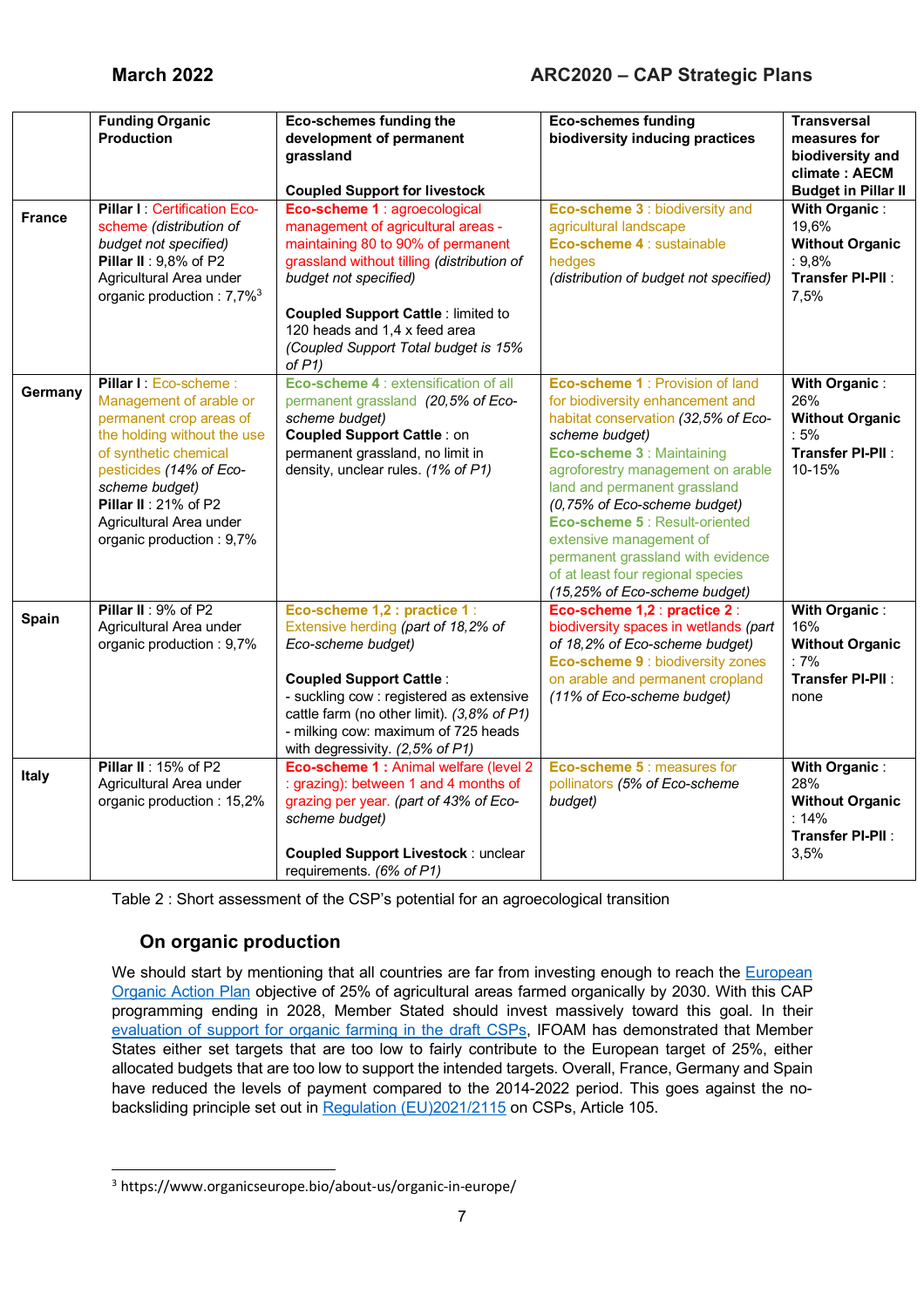Germany explained in its CSP that the plan will support 14% of areas under organic production and national initiatives will provide for the rest, their national goal being 30% of agricultural area under organic production by 2030. If around 14% of Eco-scheme budget and 21% of Pillar II budget can get them to only 14% of areas farmed organically, we can be sure that Spain and Italy will never reach their target of 25% of agricultural area under organic production. Moreover, in Germany and Spain, restricted access to Eco-schemes and Rural Development measures for organic farmers induces a lack of comparative advantages for organic farming.

France, which doesn't detail the repartition of most of its budget between the different Eco-schemes, seems to be as hopeless. It's Certification Eco-scheme, which will replaces the budget for maintaining organic areas previously financed under Pillar II, has many flaws. It will give the same subsidies to farms under the Organic Label as the ones under the High Environmental Value (HEV) Label, the latter being based on less ambitious standards. The HEV label, functioning with a point scale system, gives the opportunity to farmers to balance the effort between reducing chemical input, setting land aside for biodiversity and efficiently irrigating crops. That way, it is possible for the farmers to reach the minimum amount of points while still using pesticides and fertilizers on some production areas. This goes against basic logic of offering rewards in proportion with effort made and will reduce the funds available for organic farming.

All four Member States should invest more in organic production in order to reach an average of 25% of European agricultural areas farmed organically. It is essential that all countries increase organic financing with compared 2014-2022 CAP and respects the no-backsliding rule. Access to Eco-schemes should be rewarded proportionally to efforts made by farmers. In countries like Spain and Italy, the commission could ask to finance it through increased transfers, which are for now, if not inexistent, very low, from direct payments under Pillar I to organic funding under Pillar II. In France, it should ask to create a separated level of recognition for organic farming in its Certification Eco-scheme.

### **On developing livestock breeding on permanent grassland and reaching feed autonomy**

All four Member States have included an Eco-scheme subsidising permanent grassland. But contrary to what is implied by the Commission's assessment, all of them do not provide for an ambitious and effective one. In Italy, the Eco-scheme is funded with 43% of the total Eco-scheme budget but is mainly used, on its first level, to reduce antimicrobial use, with the minimum grazing requirements only included as a bonus. For some farms, this second level of subsidy can be reached by introducing only one month of grazing with no herd density specified. Seeing that 43% of the Eco-scheme budget is allocated to such an unambitious measure is worrying and looks more like a disguised subsidy dedicated to intensive livestock breeding.

In Spain, the required minimum time and period for grazing is very easy to meet and could in the end promote semi-intensive breeding. In France, the Eco-scheme is only restricting tillage on permanent grassland but does not specify any limits on herd density. Ecological equilibrium on permanent grassland, from which depends its capacity to stock carbon, requires a limit on organic nitrogen input. Therefore, and depending on regional grassland characteristic, it is estimated that 0,5 to 2 head per hectare should be indicated as maximum livestock density.

When we talk about livestock breeding, we also have to look at coupled income. In most European countries, livestock farmers have the lowest revenues of all. It is therefore no surprise that 70% of all coupled support among Member States will be distributed to livestock, mostly cattle farmers. The difficulties endured by those producers come mainly from a lack of autonomy in feed. The Ukraine crisis exemplifies this phenomena like no other. If it seems logical to help those producers on the short term, all support provided should be accompanied by obligations that should, on the long run, increase feed autonomy.